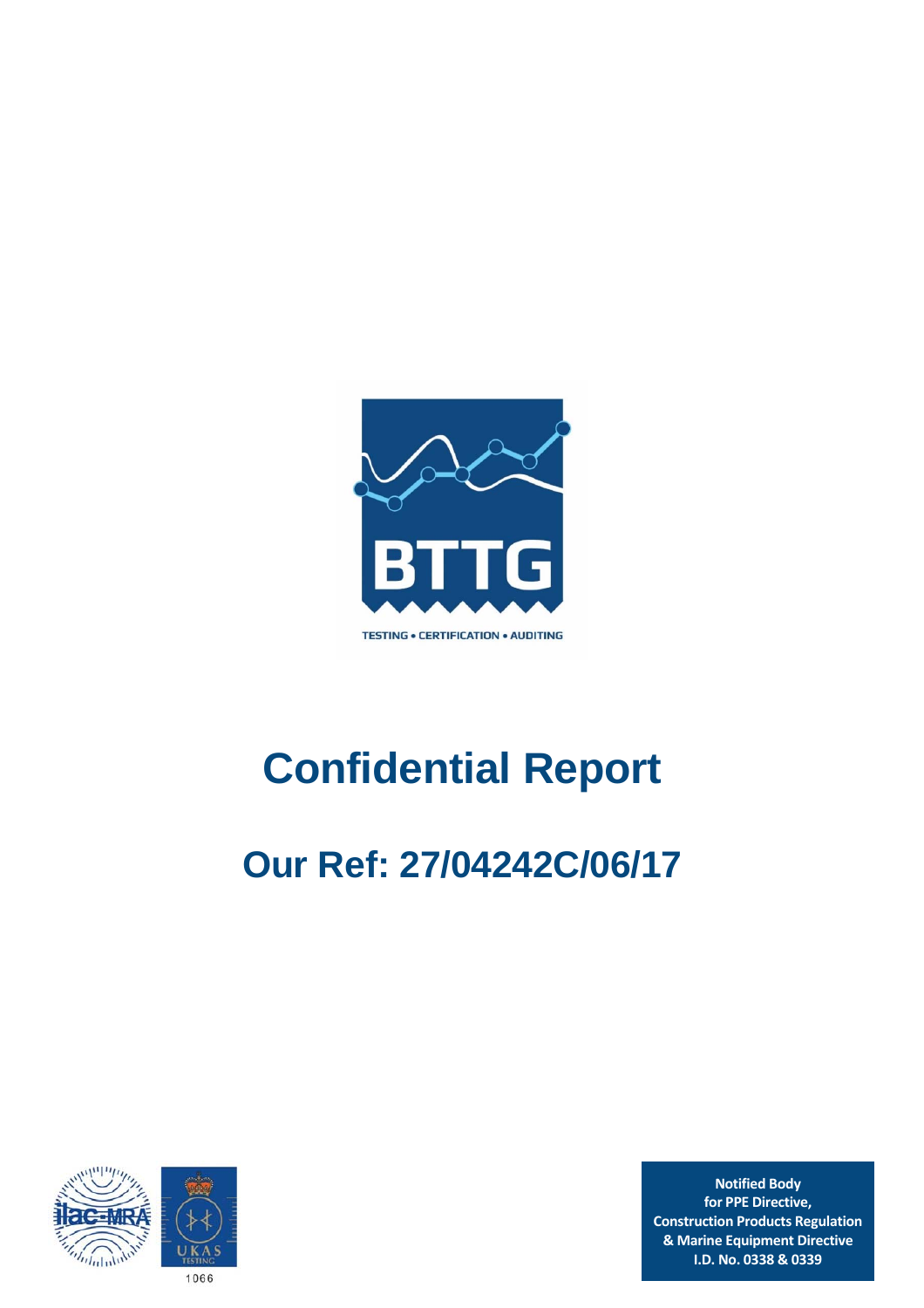|                                           | Wira House, West Park Ring Road, Leeds, LS16 6QL, UK.<br>Telephone: +44 (0) 113 259 1999<br>Email: info@bttg.co.uk<br>Website: www.bttg.co.uk |                       |                 |  |
|-------------------------------------------|-----------------------------------------------------------------------------------------------------------------------------------------------|-----------------------|-----------------|--|
|                                           |                                                                                                                                               | Date:                 | 22 June 2017    |  |
| B<br>G                                    |                                                                                                                                               | Our Ref:<br>Your Ref: | 27/04242C/06/17 |  |
| <b>TESTING • CERTIFICATION • AUDITING</b> |                                                                                                                                               | Page:                 | 1 of 7          |  |
| Client:                                   | Mermet S.A.S<br>58 Chemin du Mont Maurin<br>38630 Veyrins - Thuelin<br>France                                                                 |                       |                 |  |
| Job Title:                                | Fire Test on One Sample of Material                                                                                                           |                       |                 |  |
| Client's Order No:                        | ---                                                                                                                                           |                       |                 |  |
| Date of Receipt:                          | 6 June 2017                                                                                                                                   |                       |                 |  |
| Sample reference:                         | One sample of material referenced Ultravision                                                                                                 |                       |                 |  |
| Work Requested:                           | We were asked to make the following test(s):                                                                                                  |                       |                 |  |
|                                           | BS 476 Part 7 & 6 (loose laid)                                                                                                                |                       |                 |  |
|                                           |                                                                                                                                               |                       |                 |  |

\* subcontracted test, UKAS accredited

\*\* subcontracted test, EN ISO/IEC 17025 accredited

\*\*\* not UKAS accredited

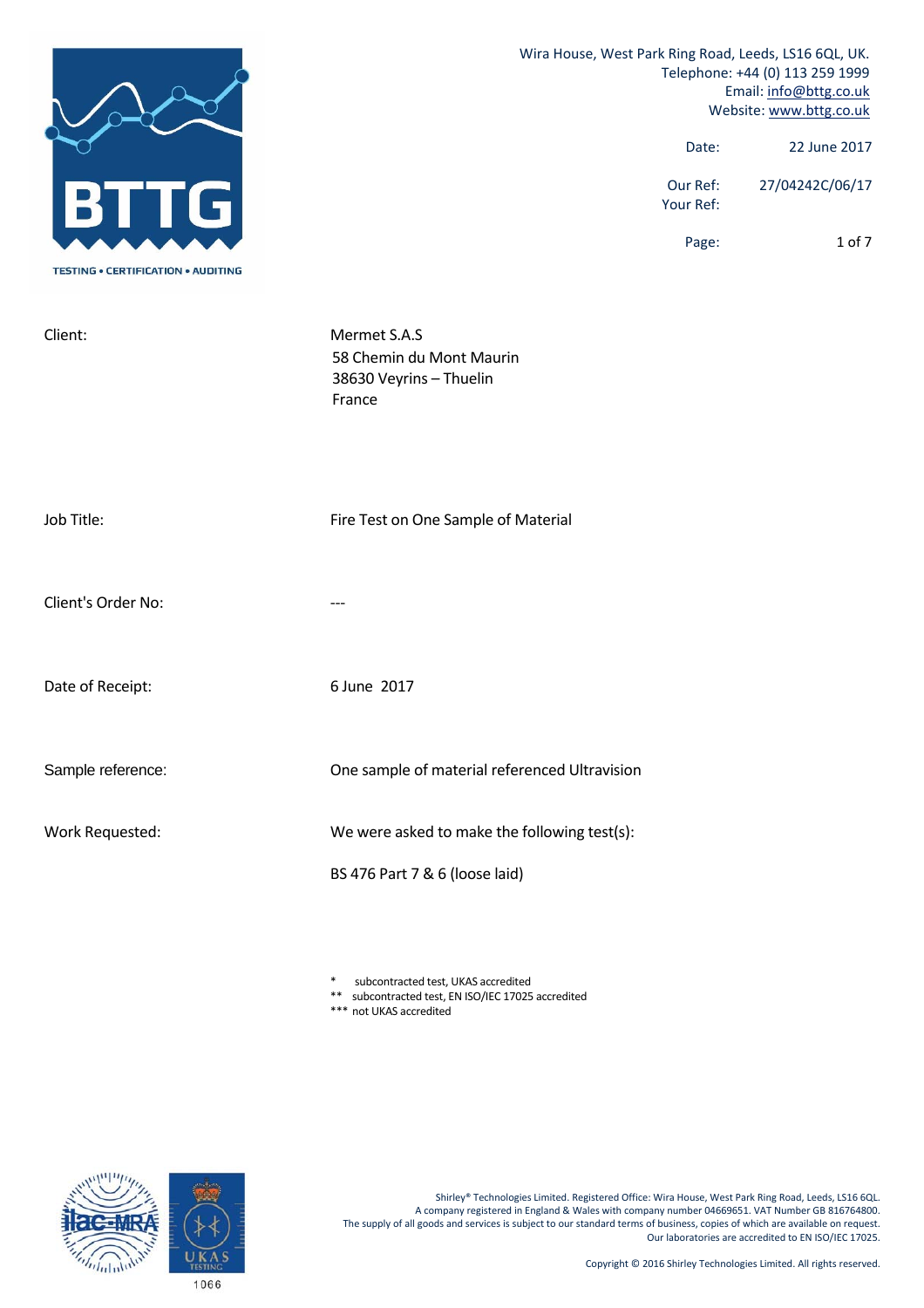

> Date: 22 June 2017 Our Ref: 27/04242C/06/17 Your Ref:

Page: 2 of 7

**Client: Mermet S.A.S** 

## **FIRE TESTS ACCORDING TO BS 476:PART 7:1987 (AS AMENDED) (Method for classification of the surface spread of flame of products)**

**Date of Test: 20/06/2017**

## **Conditioning**

The sample was conditioned to constant mass at a temperature of 23±2°C and a relative humidity of 50±10% and maintained in this condition until required for testing

## **Procedure**

The test was carried out in accordance with BS 476:Part 7: 1987(1993). The sponsor sampled the material and the specimens were cut from the sample to the dimensions set out in the standard by the sponsor. The specimens were tested loose laid onto 12mm calcium silicate board.

The following were recorded:‐

- a) the time at which the flame front crosses each vertical reference line;
- b) the maximum extent of flame spread during the first 1.5 min from the start of the test;
- c) the maximum extent of flame spread during the whole test i.e. 10 min or less (if applicable)
- d) the time (and distance) at which maximum flame spread is reached.

The flame spread at 1.5min and the final flame spread results were compared with the standard class limits and a classification was assigned.

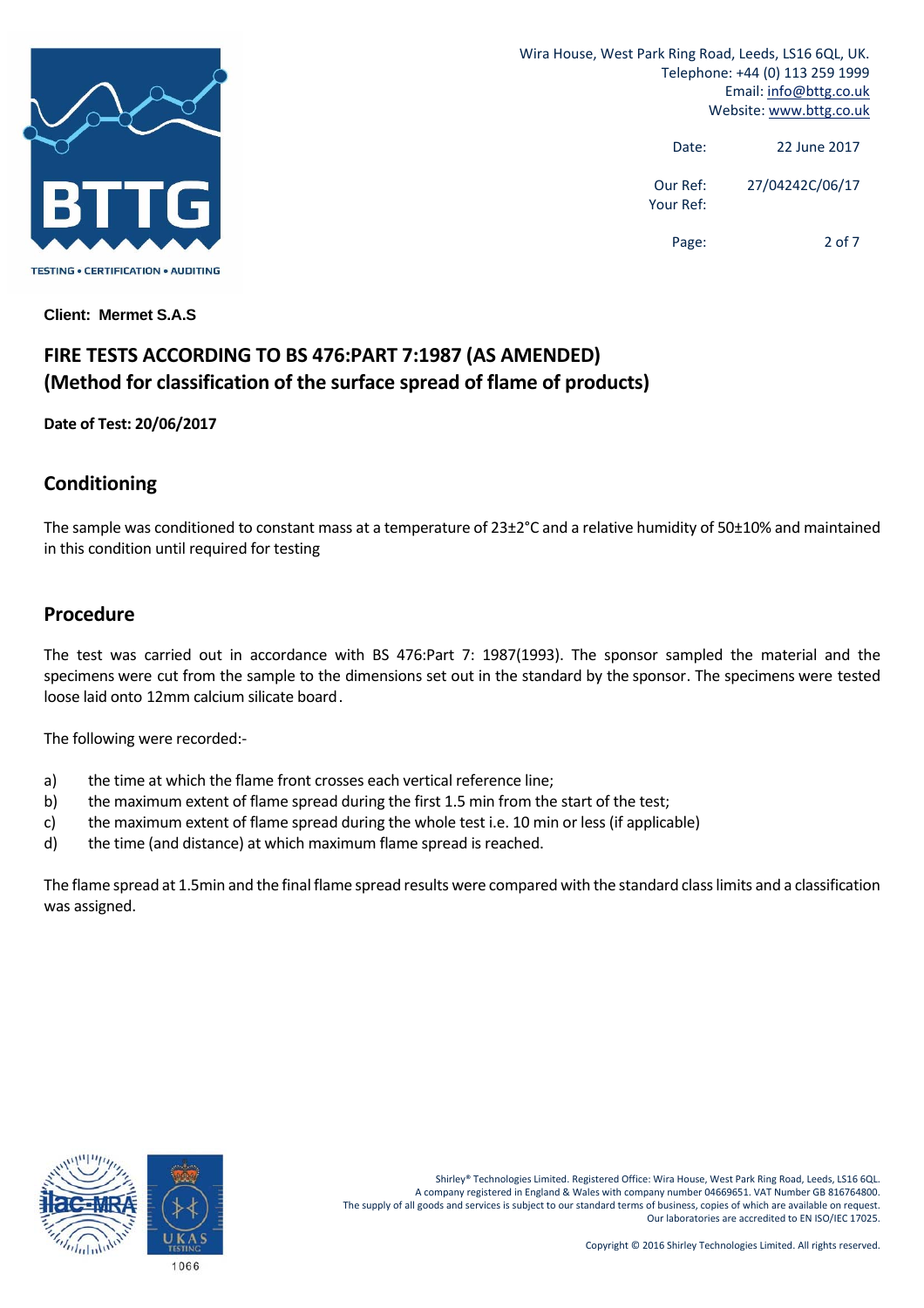

> Date: 22 June 2017 Our Ref: 27/04242C/06/17 Your Ref: Page: 3 of 7

**Client: Mermet S.A.S** 

### **Requirements**

The class limits for flamespread, detailed in BS 476:Part 7: are set out below.

|         | Flame spread at 1.5 min (mm)     | Final flame spread (mm) |  |  |
|---------|----------------------------------|-------------------------|--|--|
| Class 1 | $165 (+25)$                      | $165 (+25)$             |  |  |
| Class 2 | $215 (+25)$                      | $455 (+45)$             |  |  |
| Class 3 | $265 (+25)$                      | $710 (+75)$             |  |  |
| Class 4 | <b>Exceeding Class 3 limits.</b> |                         |  |  |

A definitive classification is based on a sample of six specimens and the figure in brackets gives the tolerance by which only one specimen in six may exceed the class limit assigned.

# **Results**

The test results relate only to the behaviour of the test specimens of the product under the particular conditions of test; they are not intended to be the sole criterion for assessing the potential fire hazard of the product in use.

| Time for flame<br>spread to reach (s)<br>(mm) |     | Flame spread<br>at 1.5 min<br>(mm) | Maximum<br>flame spread<br>(mm) | Time to reach<br>maximum flame |     |     |            |
|-----------------------------------------------|-----|------------------------------------|---------------------------------|--------------------------------|-----|-----|------------|
| 165                                           | 215 | 265                                | 455                             | 710                            |     |     | spread (s) |
|                                               |     |                                    |                                 |                                | 65  | 65  | 60         |
|                                               |     |                                    |                                 |                                | 70  | 70  | 60         |
|                                               |     |                                    |                                 |                                | 100 | 100 | 60         |
|                                               |     |                                    |                                 |                                | 70  | 70  | 60         |
|                                               |     | --                                 |                                 |                                | 60  | 60  | 60         |
|                                               |     |                                    |                                 |                                | 60  | 60  | 60         |

## **Observations**

During the testing flashing was observed on all of the specimens.

The results indicate that the sample met the performance requirements of Class 1.

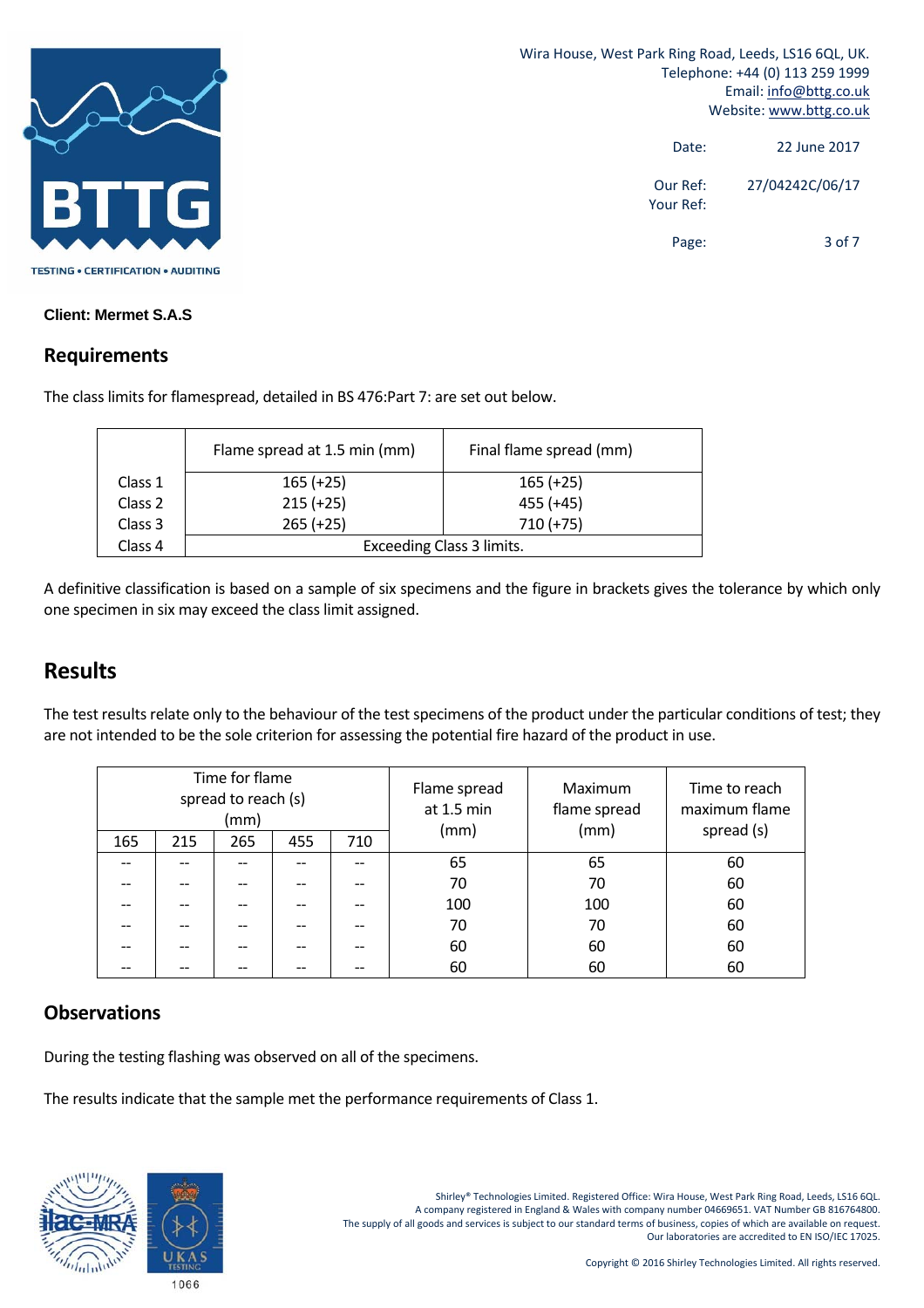

> Date: 22 June 2017 Our Ref: 27/04242C/06/17 Your Ref:

> > Page: 4 of 7

**Client: Mermet S.A.S** 

# **FIRE TESTS ACCORDING TO BS 476‐6:1989+A1:2009 (2015) Fire tests on building materials and structures. Method of test for fire propagation for products**

#### **Date of Test: 22/06/2017**

#### **Test Method**

The test was carried out in accordance with BS 476‐6:1989+A1:2009 (2015).

Prior to testing the sample the calibration of the equipment was determined to ensure compliance with the test limits set out in the standard.

The sponsor sampled the material and the specimens were cut from the sample received to the dimensions set out in the standard by the sponsor. The specimens were tested loose laid onto 12mm calcium silicate board..

Temperatures of the flue gases were measured to the nearest degree centigrade at the time intervals and periods set out below, taking zero time as the moment of ignition of the gas supply. The temperature was measured by means of two thermocouples with their measuring junctions located in the cowl of the apparatus as required by the standard.

The relevant temperature‐time intervals were observed for each individual specimen and the calibration board according to the ranges 0 to 3 minutes every 30 seconds, 4 to 10 minutes every 1 minute and 12 to 20 minutes every 2 minutes to give 3 time periods.

N.B: The shrinkage in the plane of the calibration board was not determined after heat soaking at 1000°C.

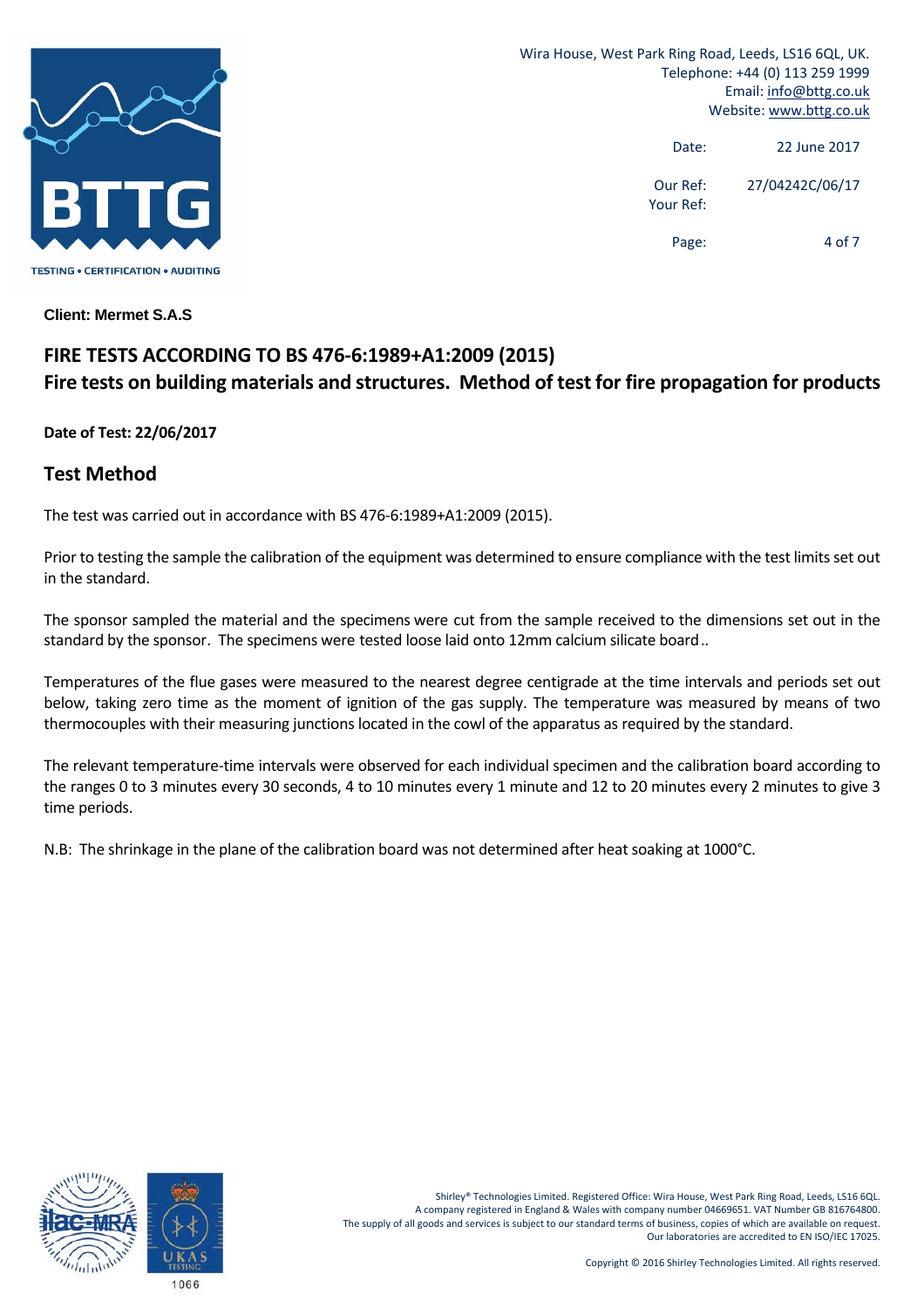

> Date: 22 June 2017 Our Ref: 27/04242C/06/17 Your Ref: Page: 5 of 7

**Client: Mermet S.A.S** 

### **Calculation of Results**

At each time interval the temperature of the calibration board was subtracted from that of the individual specimen temperature, this was then divided by ten multiplied by the time interval.

The sum of each individual value in each time period was then calculated to give an index of performance, s, for each specimen.

The fire propagation index of the product is calculated from the average of the individual s values for the total number of specimens in each time period.

Total  $I = i_1 + i_2 + i_3$ 

A definitive classification is based on a sample of at least three specimens.

### **Requirements**

A Class 0 isthe highest National product performance classification forlining materials. To meet Class 0 a material hasto meet the requirements laid down in the UK Building Regulations 2010, Approved Document B, Appendix A that states that a composite material is either:

a) composed throughout of materials of limited combustibility; or

b) a class 1 material which has a propagation index (I) of not more than 12 and a sub index  $(i_1)$  of not more than 6 when tested to BS 476 Part 6.

### **Results**

| Number of<br>specimens tested | Sub-index | Sub-index | Sub-index | Total Fire propagation<br>index |
|-------------------------------|-----------|-----------|-----------|---------------------------------|
|                               | 0.2       |           | 0.7       | 1.9                             |

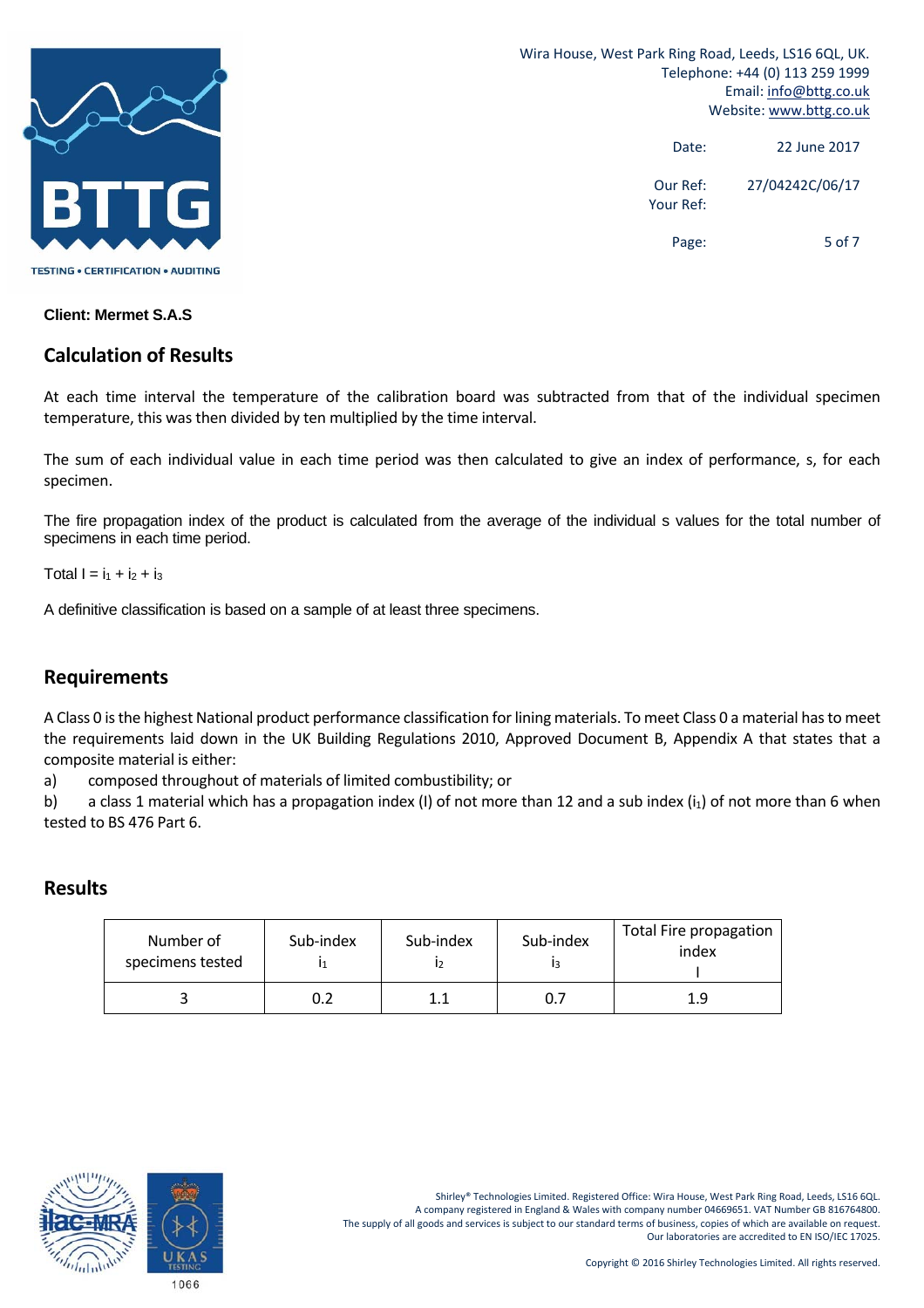

> Date: 22 June 2017 Our Ref: 27/04242C/06/17 Your Ref: Page: 6 of 7

**Client: Mermet S.A.S** 

### **Comments**

In our opinion:‐

- 1) The test results relate only to the behaviour of the test specimens of the product under the particular conditions of test; they are not intended to be the sole criterion for assessing the potential fire hazard of the product in use.
- 2) The results indicate that the sample met the requirements of Class 0 of the UK Building Regulations 2010, Approved Document B, Appendix A.

Uncertainty of measurement has not been taken into account when presenting the test result. The relevant uncertainty value is included as an annex which forms an integral part of the report.

|                   |                                                                            | A Shute, Fire Technician    |
|-------------------|----------------------------------------------------------------------------|-----------------------------|
|                   |                                                                            |                             |
| Countersigned by: |                                                                            | P Doherty, Operational Head |
|                   | Enquiries concerning this report should be addressed to Customer Services. |                             |